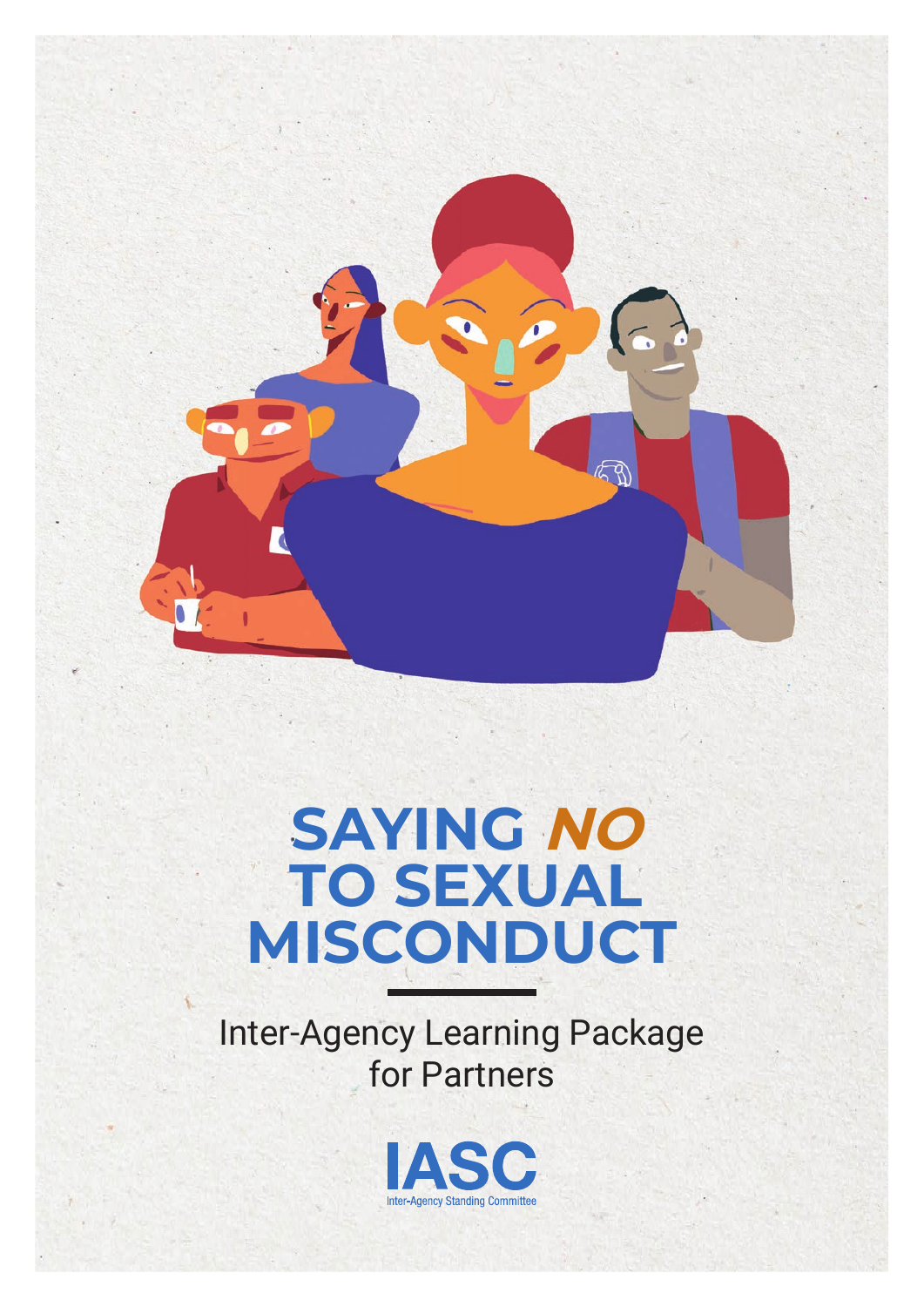# **BACKGROUND**

Sexual exploitation and abuse (SEA) and sexual harassment (SH) both stem from power differentials and gender inequality. With incidents of sexual misconduct continuing to come to light, humanitarian actors are committed to taking all necessary steps to eradicate SEA and SH from the sector. Ensuring that those caught up in crises can access protection and assistance without fear of exploitation and abuse, and that working environments are respectful, inclusive and safe, are connected and mutually reinforcing objectives. Awareness raising and training of all humanitarian workers is critical to achieve these.

In early 2019, the International Organization for Migration (IOM) successfully launched an innovative approach to training their staff and partners on protection from SEA. As United Nations agencies often work with the same partners, IOM, the World Food Programme (WFP) and the UN High Commissioner for Refugees (UNHCR) decided in March 2019 to adapt the IOM materials to engage partner staff. They worked in synergy with other Inter-Agency Standing Committee members and created a common training package on protection from SEA and SH. The package utilizes clear, sensitive material that resonates with participants and seeks to engage them by triggering emotional connection and reflection, while avoiding the use of complex language and concepts. The adaptation of the package was funded by the UN High Commissioner for Refugees, in his role as IASC Champion on Protection from SEA and SH. The materials will be made available for use by all IASC members and WFP will support the initial roll-out in 2020.

## **OBJECTIVE**

In order to prevent and address sexual misconduct, every humanitarian worker must understand his/her role and responsibilities in this regard. This IASC learning package aims to equip partner staff with knowledge to define and detect sexual misconduct, and with awareness and skills to guide their reaction and response. It will also enable the often difficult discussions on sexual misconduct in a safe and supportive learning environment.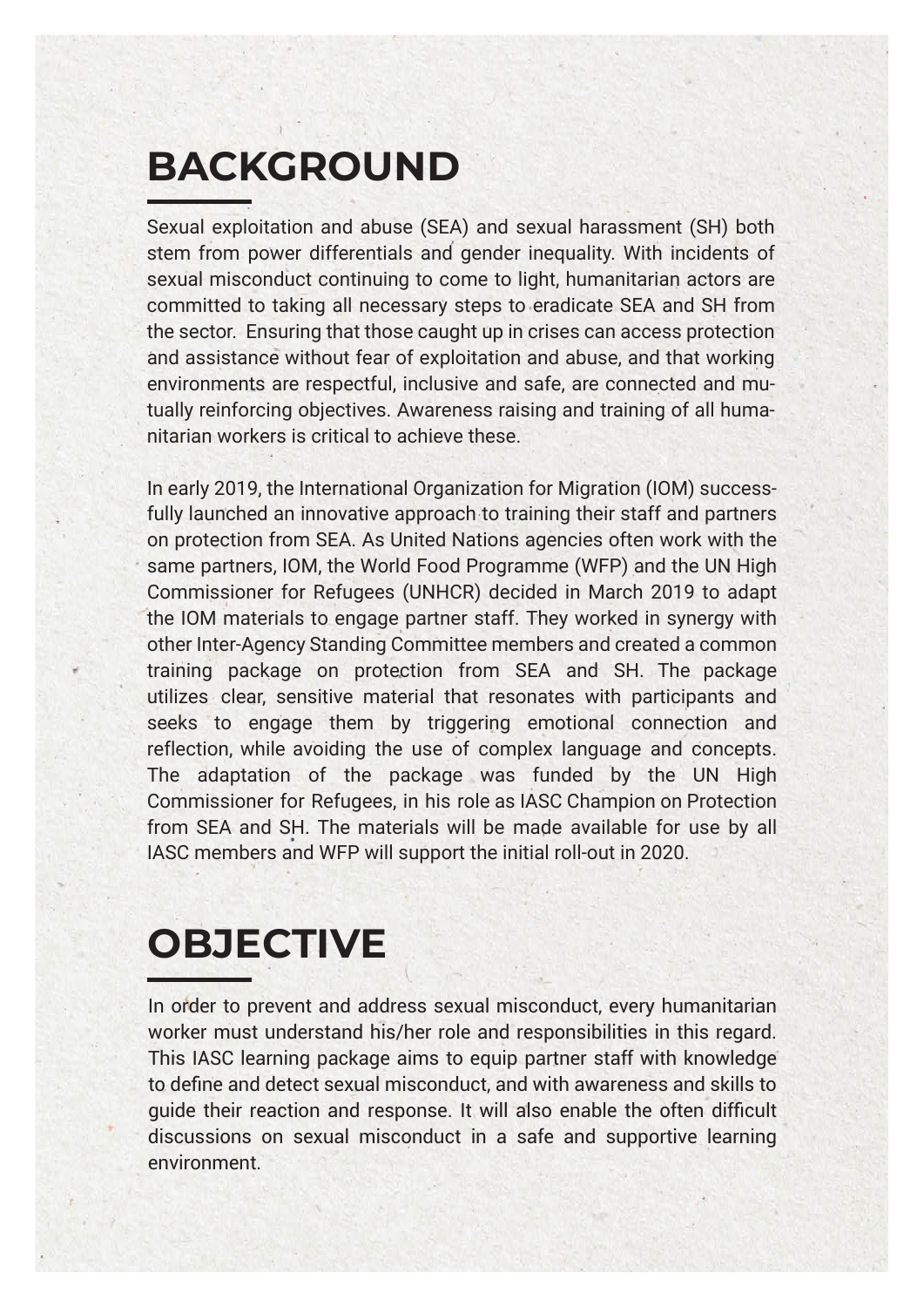#### **STRUCTURE & METHODOLOGY**

The package is designed as a one day (6 ½ hours plus breaks) face-to-face training session that uses case studies, testimonies, group discussions, creative team and role-play activities, powerful videos and thought-provoking questions. It creates a platform for shared reflection on the impact of sexual misconduct and includes a call to joint and individual action. Participants have the opportunity to explore power dynamics, put themselves in the victim's shoes and discuss the importance of reporting allegations. The training material is modular and adaptable. All necessary support materials, including an online support tool for facilitators, will be made available to any IASC partners. At present, the materials are only available in English, but translations in key languages are foreseen for 2020.

## **AUDIENCE & TRAINERS**

The Saying No to Sexual Misconduct learning package seeks to engage a wide range of international and national UN partners in operations across the globe. It is designed as a basic package for all partner staff (national and international, junior and senior). Trainers ideally have experience with prevention and response to SEA and/or SH, and should have some facilitation experience. A Training-of-Trainers approach is also feasible. Ideally, multiple agencies will work together in delivering the training package locally.